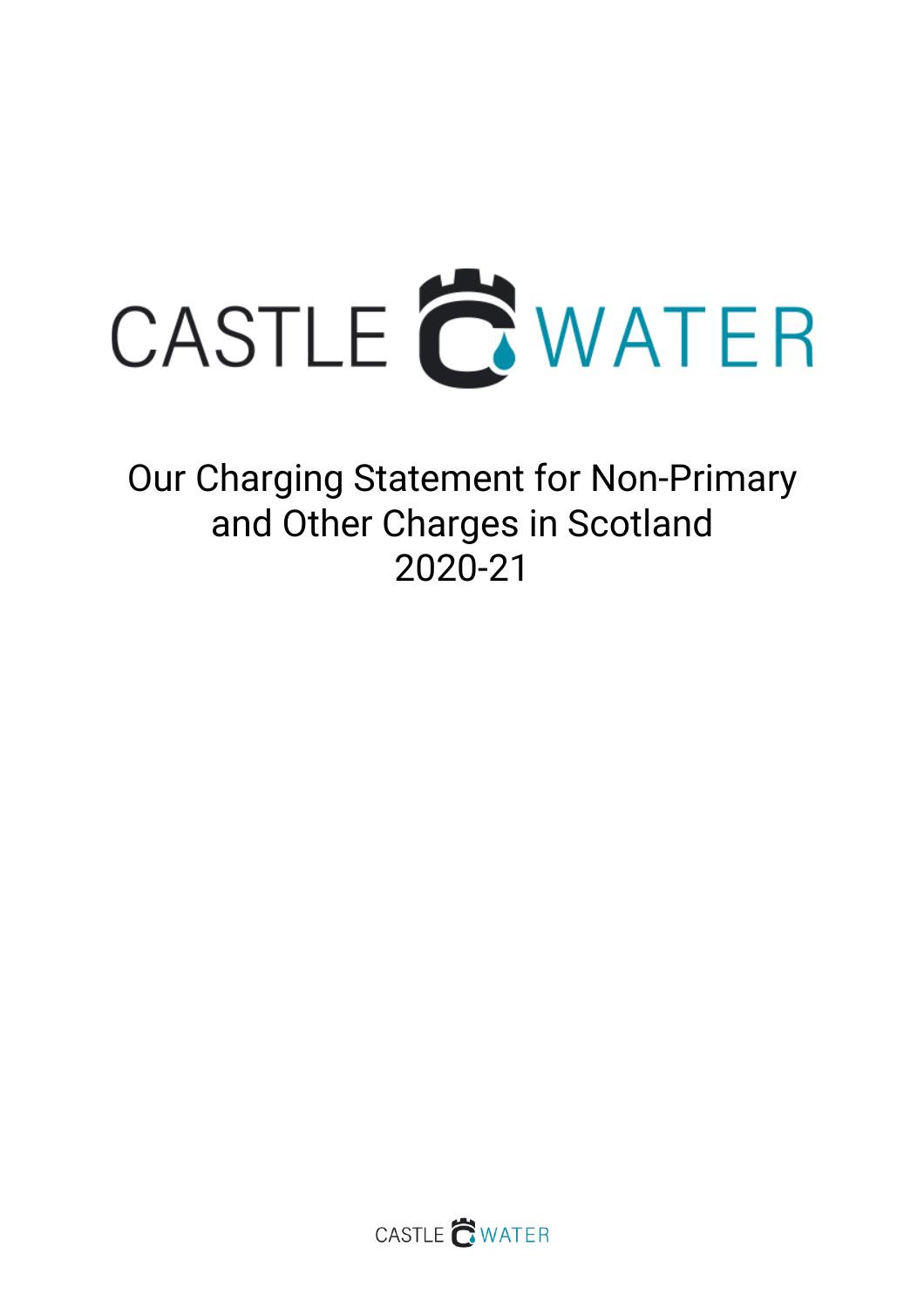# 1 Temporary Consents for Trade Effluent Discharge

A temporary consent will be valid for six months, after which time it will automatically terminate.

| Category of Discharge | Charge per Consent |
|-----------------------|--------------------|
| Low Strength          | F212.46            |
| Medium Strength       | £425.04            |
| High Strength         | £708.29            |

## 2 Verification of Services

## 2.1 De-registration Requests

| Activity                                                                  | Charge                  | Abortive Visit<br>Charge                |
|---------------------------------------------------------------------------|-------------------------|-----------------------------------------|
| Verification using Scottish Water Systems                                 | £24.19                  | N/A                                     |
| Visit During Standard Hours (Two Person Service) First Hour               | £222.32                 | £185.02                                 |
| Visit Out-With Standard Hours (Two Person Service)<br>Per Hour Thereafter | £148.40                 | N/A                                     |
| Visit Out-With Standard Hours (Two Person Service) First Hour             | £292.43                 | £243.49                                 |
| Visit Out-With Standard Hours (Two Person Service) Per Hour<br>Thereafter | £194.66                 | N/A                                     |
| Visit requiring additional resources during or out-with standard<br>hours | Based on<br>Actual Cost | Based on 1<br>Hour 15<br><b>Minutes</b> |

### 2.2 Verification of Meter Details

| Activity                                                                  | Charge                  | <b>Abortive Visit</b><br>Charge |
|---------------------------------------------------------------------------|-------------------------|---------------------------------|
| Visit During Standard Hours - First Hour                                  | £111.22                 | £92.51                          |
| Visit During Standard Hours - Per Hour Thereafter                         | £74.14                  | N/A                             |
| Visit Out-With Standard Hours - First Hour                                | £146.16                 | £121.74                         |
| Visit Out-With Standard Hours - Per Hour Thereafter                       | £97.33                  | N/A                             |
| Visit requiring additional resources during or out-with<br>standard hours | Based on Actual<br>Cost | Based on 1 Hour<br>15 Minutes   |

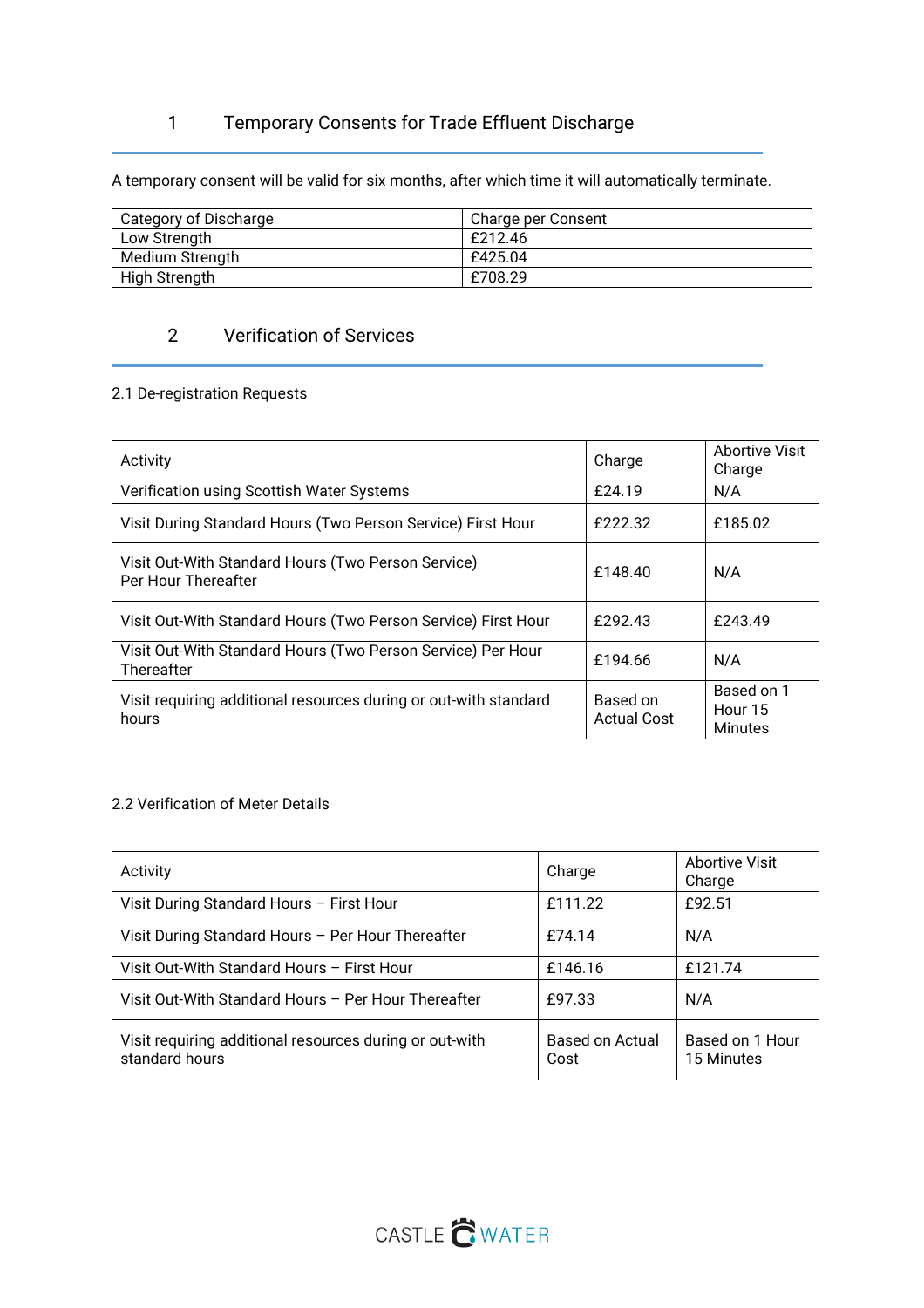### 2.3 Verification of Water Service Configuration

| Activity                                                                         | Charge                  | <b>Abortive Visit</b><br>Charge |
|----------------------------------------------------------------------------------|-------------------------|---------------------------------|
| Verification using Scottish Water Systems                                        | £24.19                  | N/A                             |
| Visit During Standard Hours (Two Person Service) First<br>Hour                   | £222.32                 | £185.02                         |
| Visit During Standard Hours (Two Person Service) Per<br><b>Hour Thereafter</b>   | £148.40                 |                                 |
| Visit Out-With Standard Hours (Two Person Service) First<br>Hour                 | £292.43                 | £243.49                         |
| Visit Out-With Standard Hours (Two Person Service) Per<br><b>Hour Thereafter</b> | £194.66                 |                                 |
| Visit requiring additional resources during or out-with<br>standard hours        | Based on Actual<br>Cost | Based on 1 Hour<br>15 Minutes   |

### 2.4 Legal Review – Associated with Verification of Water Service or Supply Configurations

| $\cdot$ .<br>Activity                          | onarge |
|------------------------------------------------|--------|
| Legal<br>(Property)<br>Ownership<br>Review Fee | £81.54 |

## 3 Water Shut off and Reconnection

There are two types of disconnections that we offer – temporary and permanent. You can request and pay for either type to be carried out at your property.

We will also temporarily or permanently disconnect your supply is you fail to pay your bills. If the supply has been temporarily disconnected, we will reconnect the supply once all outstanding bills have been paid, including the applicable disconnection, reconnection and cost of recovery charges. If your supply has been permanently disconnected, a new connection will need to be applied for, subject to capacity in Scottish Water's network.

### 3.1 Disconnection Surveys for Temporary and Permanent Disconnections

The cost for disconnecting your supply – whether temporarily or permanently – is based on whether alterations to your pipework are needed. To establish what work is required, we must first carry out a survey. If you need the survey to be done out-of-hours, i.e. out-with Monday to Friday, 8am to 6pm, the survey charges increase.

| Activity                                             | Charge          | <b>Abortive Visit Charge</b> |
|------------------------------------------------------|-----------------|------------------------------|
| The First Hour of an in-hours standard disconnection | £222.32         | £185.02                      |
| survey                                               |                 |                              |
| For each hour thereafter of an in-hours standard     | £148.40         | N/A                          |
| disconnection survey                                 |                 |                              |
| The first hour of an out-of-hours standard           | £292.43         | £243.49                      |
| disconnection survey                                 |                 |                              |
| For each hour thereafter of an out-of-hours standard | £194.66         | N/A                          |
| disconnection survey                                 |                 |                              |
| Survey requiring additional resources during or out- | Based on actual | Based on 1 Hour 15           |
| with standard hours                                  | cost            | <b>Minutes</b>               |

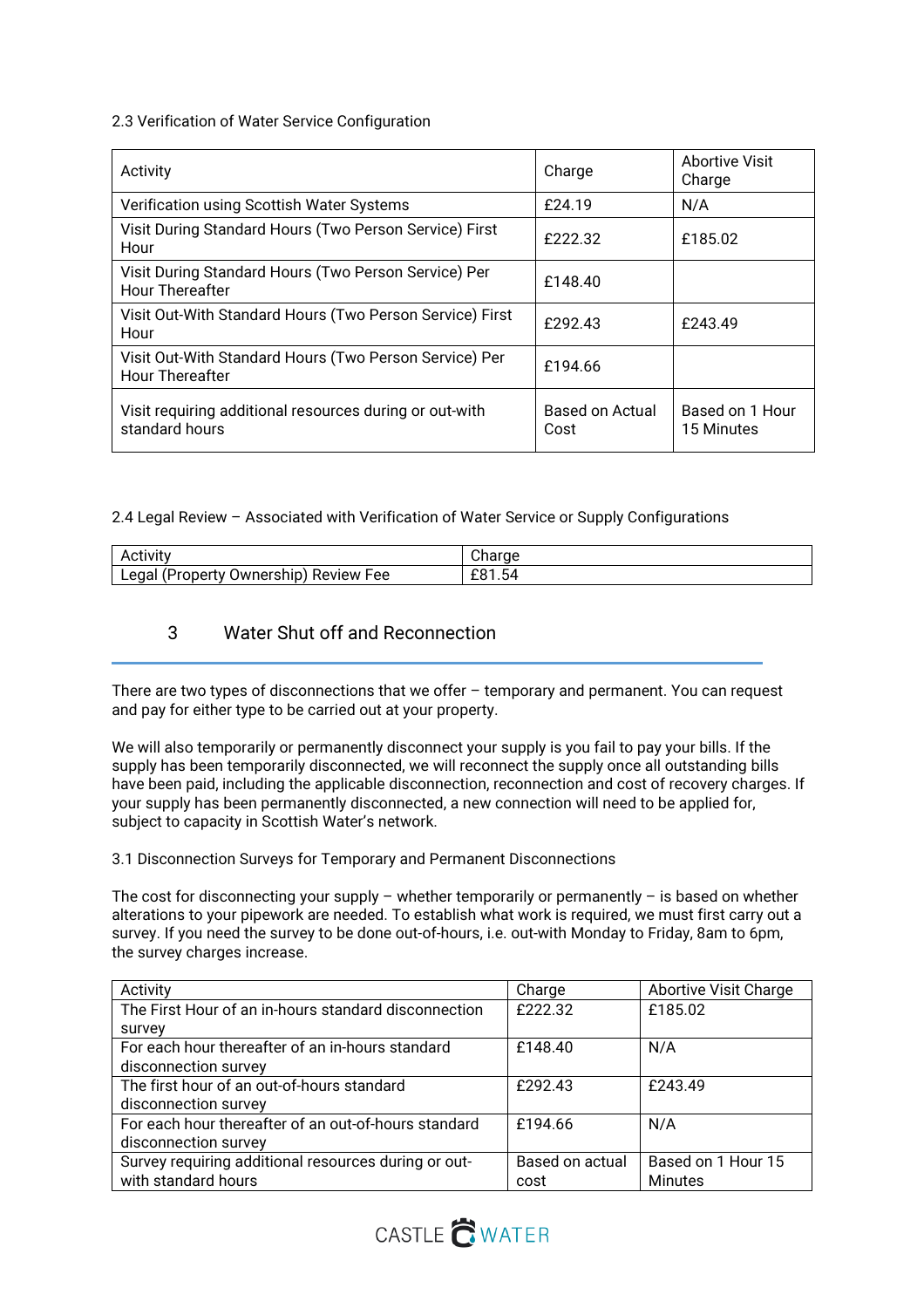If you can commit to going through with the disconnection before the survey is even carried out, and the survey shows that a standard disconnection is possible, we'll reduce your charges by the amounts below:

|                                                            | Charge  | Abortive Visit Charge |
|------------------------------------------------------------|---------|-----------------------|
| In-hours advanced commitment standard<br>disconnection     | £148.40 | £185.02               |
| Out-of-hours advanced commitment<br>standard disconnection | £194.66 | £243.49               |

#### 3.2 Temporary Disconnection

A temporary disconnection should not last more than three months. Disconnections lasting longer than three months will be classed as a permanent disconnection and will be charged as such. The fixed charges for water, waste water and surface water drainage will continue to apply for each period of temporary disconnection. Should any further cost be incurred in securing access to carry out the survey (e.g. legal costs) these may also be added to your account.

| Activity                                                                                                                   | Charge                         | Abortive Visit Charge          |
|----------------------------------------------------------------------------------------------------------------------------|--------------------------------|--------------------------------|
| The First Hour of an in-hours<br>standard temporary<br>disconnection where no<br>pipework modification is<br>required      | £222.32                        | £185.02                        |
| For each hour thereafter of an<br>in-hours temporary<br>disconnection                                                      | £148.40                        | N/A                            |
| The first hour of an out-of-<br>hours standard temporary<br>disconnection where no<br>pipework modification is<br>required | £292.43                        | £243.49                        |
| For each hour thereafter of an<br>out-of-hours standard<br>temporary disconnection                                         | £194.66                        | N/A                            |
| Non-standard Temporary<br><b>Disconnection</b>                                                                             | Based on<br><b>Actual Cost</b> | Based on<br><b>Actual Cost</b> |

#### 3.3 Permanent Disconnection

If you ask us to permanently disconnect your water supply, you will be charged based upon the actual cost of providing this service, but we ask that a deposit of £250+VAT is paid prior to us submitting the request. Any costs will be deducted from this amount – any difference will be refunded, and any further costs will be invoiced upon completion of the work. Abortive visit charges will also apply. These will be based on 1 hour 15 minutes of reasonable resources.

| Activity                                       | Charge  | <b>Abortive Visit</b><br>Charge         | Customer<br>Request |
|------------------------------------------------|---------|-----------------------------------------|---------------------|
| Permanent Disconnection during Standard Hours  | £582.06 | £232.85                                 | £0.00               |
| Permanent Disconnection outwith Standard Hours | £756.67 | £302.62                                 | £0.00               |
| <b>Permanent Disconnection Inspection</b>      | £73.81  | Based on 1<br>Hour 15<br><b>Minutes</b> | £0.00               |

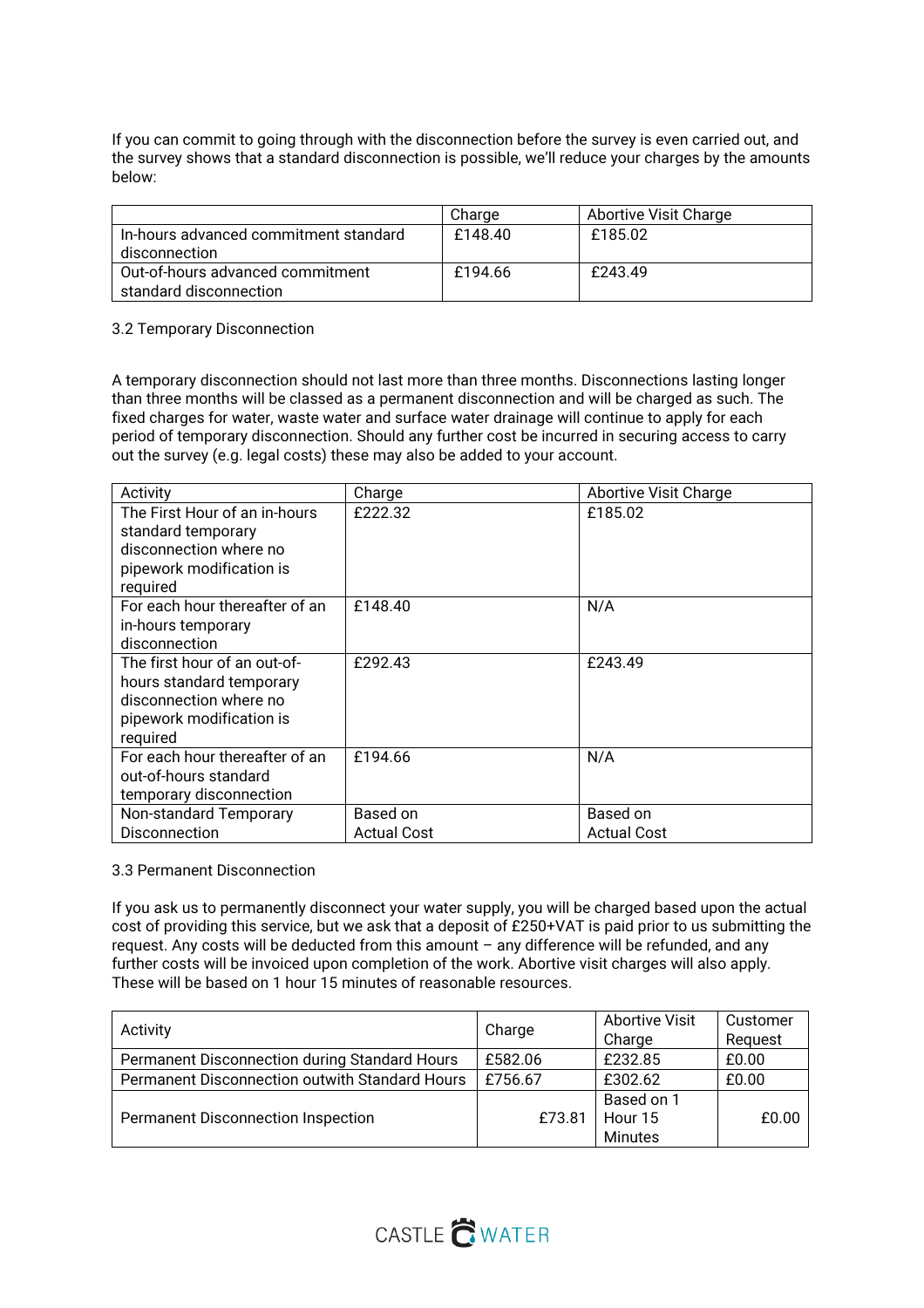### 3.4 Discontinuation and Re-establishment of Trade Effluent Service

| Activity                                          | Charge                    |
|---------------------------------------------------|---------------------------|
| Survey to Establish if Trade Effluent Service can | Reasonable Costs Incurred |
| be discontinued                                   |                           |
| Discontinuation of Trade Effluent Services        | Reasonable Costs Incurred |
| Re-establishment of Trade Effluent Services       | Reasonable Costs Incurred |
| <b>Abortive Visits</b>                            | Reasonable Costs Incurred |

### 3.5 Reconnection Charges Following Temporary Disconnection

| Activity                      | Charge               | Abortive Visit Charge      |
|-------------------------------|----------------------|----------------------------|
| In-hours Reconnection         | f111.22              | £92.51                     |
| Out-of-hours Reconnection     | £146.16              | f121.74                    |
| <b>Reconnection Requiring</b> | Based on Actual Cost | Based on 1 Hour 15 Minutes |
| <b>Pipework Alteration</b>    |                      |                            |

### 3.6 Service Removal Verification Survey

| Activity                                                                   | Charge                  | Abortive Visit<br>Charge      |
|----------------------------------------------------------------------------|-------------------------|-------------------------------|
| Survey During Standard Hours for the First Hour                            | £111.22                 | £92.51                        |
| Survey During Standard Hours per Hour Thereafter                           | £74.14                  | N/A                           |
| Survey out-with Standard Hours for the First Hour                          | £146.16                 | £121.74                       |
| Survey out-with Standard Hours per Hour Thereafter                         | £97.33                  | N/A                           |
| Survey requiring additional resources during or out-with<br>standard hours | Based on Actual<br>Cost | Based on 1 Hour<br>15 Minutes |

## 4 Metering Services

Metering your supply allows us to bill you based on your actual consumption and allows you to monitor and manage your usage. Our metering services will help you get a meter installed, keep it working properly and make sure it's the right size for your property.

If you have any questions regarding meters that we haven't answered here, please call our Customer Service Team on 0330 333 6510 or email at customersupport@castlewater.co.uk

If you ask for a meter to be installed at your un-metered property, then we will request the service from Scottish Water and charge you based on the meter installation standard charges as shown below.

Meters will only be installed where practicable, so we must first carry out a survey at your property to make sure that the installation is possible. When this is not possible, we will explain the circumstances behind Scottish Waters decision.

If you need the survey to be done out of hours, i.e. out-with 8am to 6pm Monday to Friday, the survey charges increase. Scottish Water will also need to survey the property if you require a different

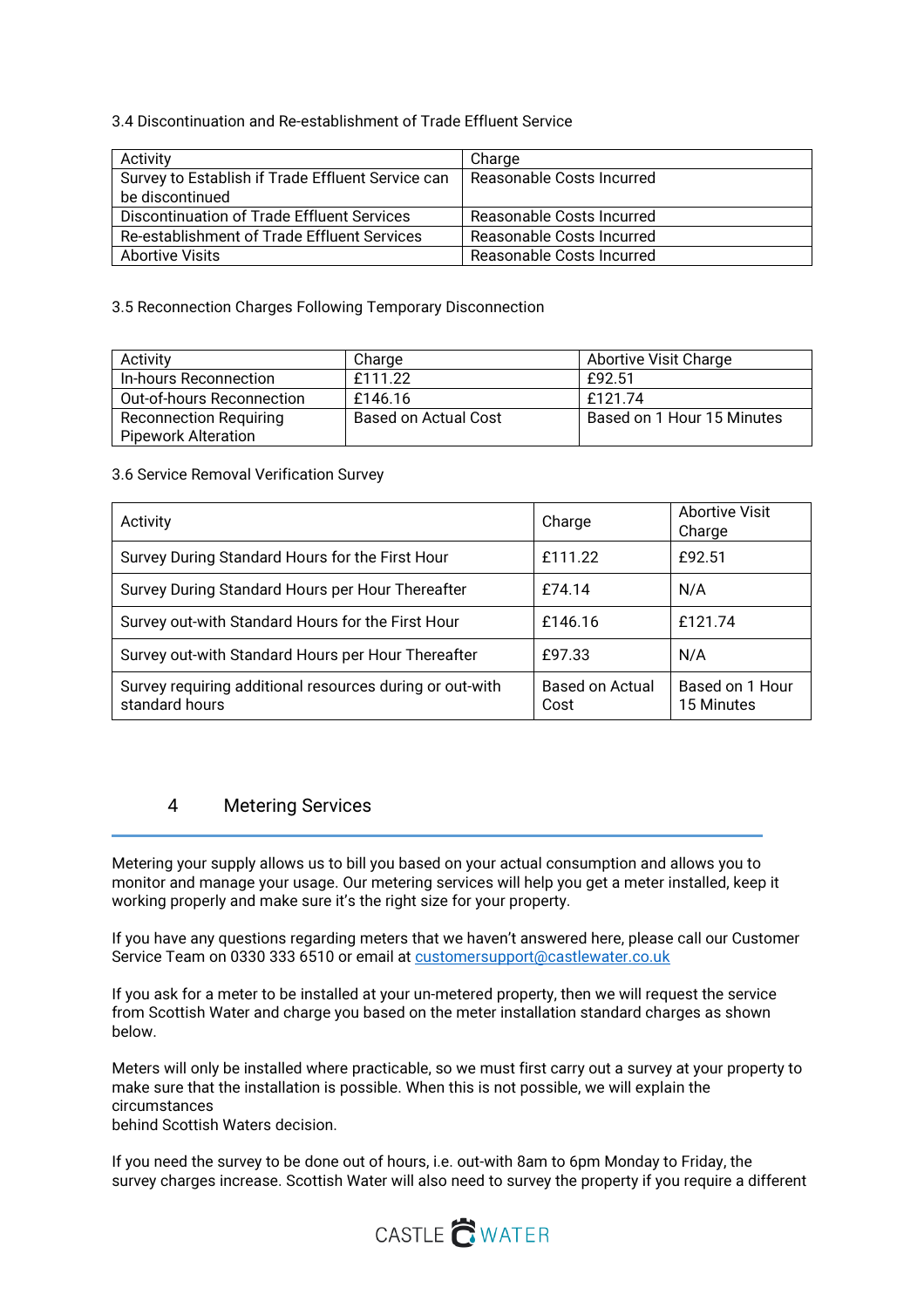size of meter or you'd like the meter to undergo an accuracy test and the meter is subsequently found to be accurate.

#### Meter Installation

If it is possible to install your meter, but the installation requires one or more of the following, you will be charged based on the actual cost of undertaking the installation:

- Separating the water supply pipe to your property, if it also supplies another property
- Substantial plumbing work
- Installing more meters, for example because the property has more than one water supply
- Installing a meter elsewhere in the property, other than Scottish Waters preferred location

Wherever possible, we will notify you in advance of these charges. In all other cases, the following charges apply.

#### 4.1 Survey Charge for Change of Meter

| Activity                    | Charge                    | Abortive Visit Charge     |
|-----------------------------|---------------------------|---------------------------|
| In-hours Meter Survey       | £222.32                   | £185.02                   |
| Out-of-hours Meter Survey   | £292.43                   | £243.49                   |
| Meter Surveys Requiring     | Reasonable Costs Incurred | Reasonable Costs Incurred |
| <b>Additional Resources</b> |                           |                           |

4.2 Survey Charge for Meter Accuracy Test

| Activity                            | Charge               | Abortive Visit Charge      |
|-------------------------------------|----------------------|----------------------------|
| <b>Survey During Standard Hours</b> | £111.22              | £92.51                     |
| for the First Hour                  |                      |                            |
| <b>Survey During Standard Hours</b> | £74.14               | N/A                        |
| per Hour Thereafter                 |                      |                            |
| Survey out-with Standard            | £146.16              | £121.74                    |
| Hours for the First Hour            |                      |                            |
| Survey out-with Standard            | £97.33               | N/A                        |
| Hours per Hour Thereafter           |                      |                            |
| Survey requiring additional         | Based on Actual Cost | Based on 1 Hour 15 Minutes |
| resources during or out-with        |                      |                            |
| standard hours                      |                      |                            |

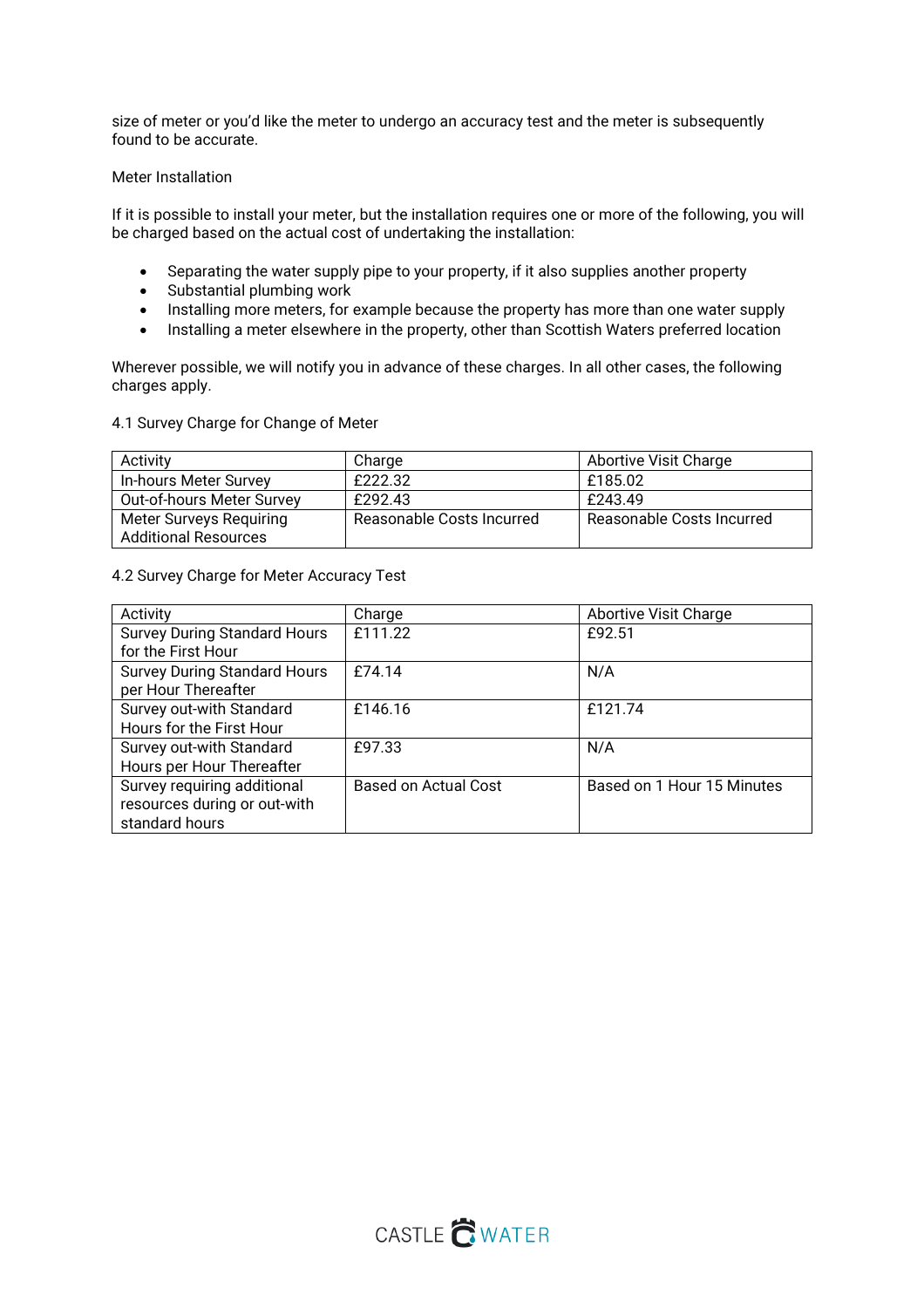### 4.3 Meter Installation

| Meter Size (mm)                                                               | 15        | 20        | 25        | 30        | 40        | 50        | 80        | 100       | 150       |
|-------------------------------------------------------------------------------|-----------|-----------|-----------|-----------|-----------|-----------|-----------|-----------|-----------|
| Above Ground / Internal Meter                                                 | £203.17   | £230.72   | £265.89   | £311.47   | £487.20   | £516.21   | £634.82   | £659.23   | £691.38   |
| Below Ground Meter (No Dig Up)                                                | £214.14   | £242.59   | £277.65   | £323.57   | £507.25   | £536.26   | £654.53   | £679.17   | £711.31   |
| Below Ground Dig Up and Rebuild Chamber<br>in Verge                           | £774.82   | £803.26   | £894.77   | £940.58   | £1,017.74 | £1,228.64 | £1,355.20 | £1,379.73 | £1,718.42 |
| Below Ground Dig Up and Rebuild Chamber<br>in Surfaced Footpath               | £843.92   | £872.37   | £959.84   | £1,005.65 | £1,098.50 | £1,287.66 | £1,425.98 | £1,450.40 | £1,806.90 |
| Below Ground Dig Up and Rebuild Chamber<br>in Surfaced Road                   | £992.43   | £1,020.77 | £1,112.38 | £1,158.30 | £1,257.31 | £1,446.48 | £1,594.77 | £1,619.30 | £1,979.71 |
| Below Ground no Dig Up + MSM Meter in<br>Verge                                | £203.73   | £216.61   | £229.94   |           |           |           |           |           |           |
| Below Ground, dig up and install ebco box +<br>MSM meter in verge             | £788.26   | £801.02   | £894.77   |           |           |           |           |           |           |
| Below ground, dig up and install ebco box +<br>MSM meter in surfaced footpath | £857.36   | £870.24   | £959.84   |           |           |           |           |           |           |
| Below ground, dig up and install ebco box +<br>MSM meter in road              | £1,005.87 | £1,018.75 | £1,112.38 |           |           |           |           |           |           |

| Meter Size (mm)                                                 | 200       | 250       | 300       | 350       | 400       | 450       | 500       | 600       |
|-----------------------------------------------------------------|-----------|-----------|-----------|-----------|-----------|-----------|-----------|-----------|
| Above Ground / Internal Meter                                   | £793.97   | £1,155.06 | £1,349.49 | £1,869.28 | £2,323.55 | £2,609.94 | £3,167.58 | £3,959.98 |
| Below Ground Meter (No Dig Up)                                  | £813.79   | £1,174.88 | £1,369.42 | £2,230.48 | £2,730.22 | £3,016.72 | £3,642.46 | £4,480.34 |
| Below Ground Dig Up and Rebuild Chamber<br>in Verge             | £2,032.91 | £2,398.03 | £2,644.54 | £5,458.54 | £6,250.16 | £6,536.43 | £7,162.29 | £8,000.16 |
| Below Ground Dig Up and Rebuild Chamber<br>in Surfaced Footpath | £2,115.68 | £2,477.10 | £2,671.65 | £5,583.54 | £6,338.86 | £6,625.36 | £7,250.99 | £8,088.98 |
| Below Ground Dig Up and Rebuild Chamber<br>in Surfaced Road     | £2,415.73 | £2,649.92 | £2,983.68 | £5,897.58 | £7,125.22 | £7,536.48 | £8,162.11 | £9,000.21 |

Charge for Abortive Visit - £92.51

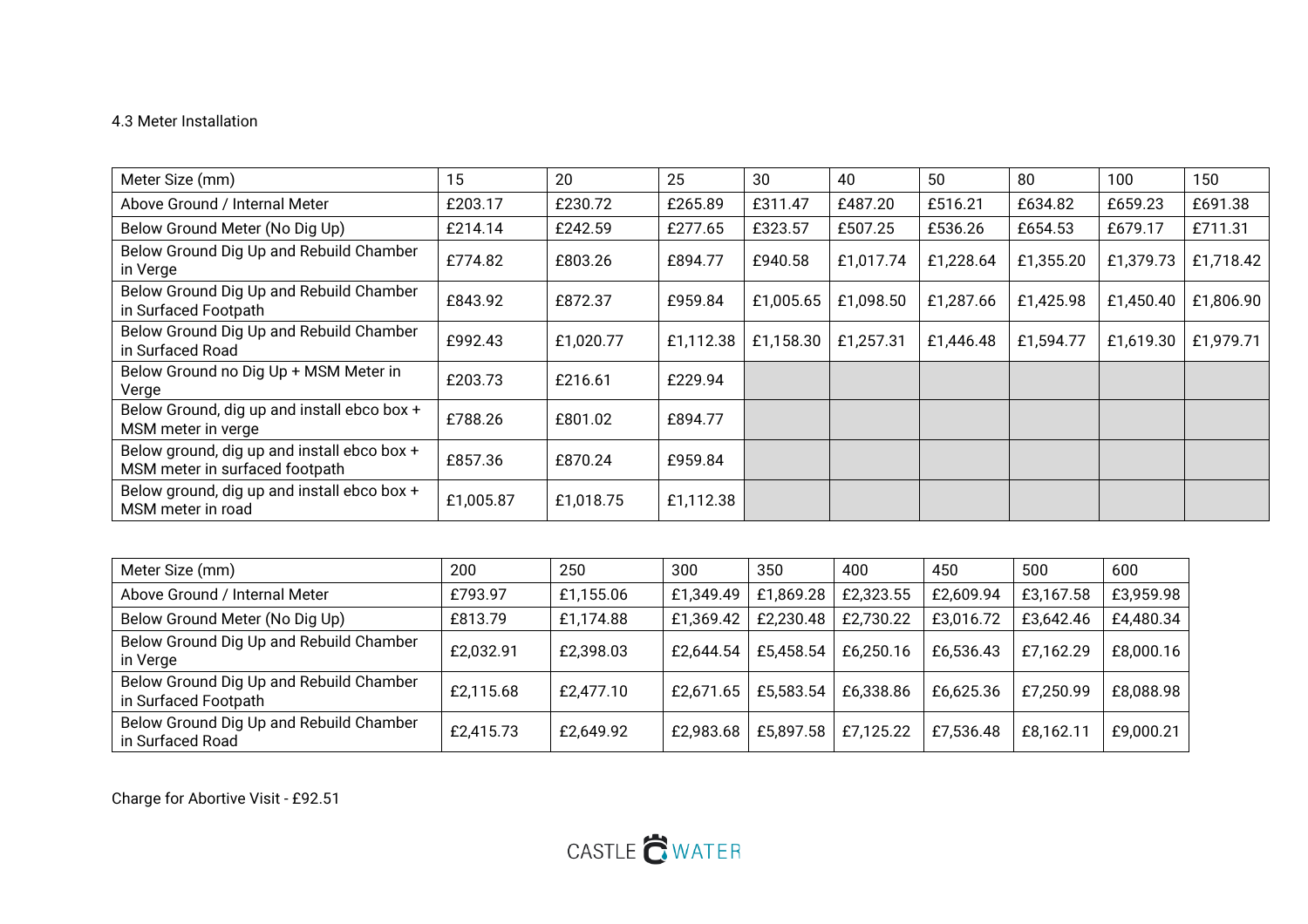### 4.4 Changing Meter Sizes

| Meter Size (mm)                                                               | 15        | 20        | 25        | 30        | 40        | 50        | 80        | 100       | 150       |
|-------------------------------------------------------------------------------|-----------|-----------|-----------|-----------|-----------|-----------|-----------|-----------|-----------|
| Above Ground / Internal Meter                                                 | £226.24   | £254.58   | £289.63   | £335.33   | £562.91   | £618.69   | £704.93   | £793.97   | £939.79   |
| Below Ground Meter (No Dig Up)                                                | £238.00   | £266.45   | £301.39   | £347.42   | £582.74   | £638.40   | £724.86   | £766.64   | £959.62   |
| Below Ground Dig Up and Rebuild Chamber<br>in Verge                           | £830.48   | £858.82   | £950.43   | £996.02   | £1,117.20 | £1,354.86 | £1,447.38 | £1,489.38 | £1,990.69 |
| Below Ground Dig Up and Rebuild Chamber<br>in Surfaced Footpath               | £895.55   | £923.89   | £1,011.36 | £1,057.39 | £1,194.03 | £1,409.86 | £1,516.14 | £1,557.92 | £2,075.14 |
| Below Ground Dig Up and Rebuild Chamber<br>in Surfaced Road                   | £1,047.98 | £1,076.43 | £1,168.05 | £1,213.74 | £1,356.77 | £1,572.37 | £1,686.94 | £1,728.83 | £2,252.21 |
| Below Ground no Dig Up + MSM Meter in<br>Verge                                | £398.05   | £410.93   | £504.56   |           |           |           |           |           |           |
| Below Ground, dig up and install ebco box +<br>MSM meter in verge             | £843.70   | £859.71   | £950.43   |           |           |           |           |           |           |
| Below ground, dig up and install ebco box +<br>MSM meter in surfaced footpath | £908.77   | £924.90   | £1,011.36 |           |           |           |           |           |           |
| Below ground, dig up and install ebco box +<br>MSM meter in road              | £1,061.54 | £1,077.55 | £1,168.05 |           |           |           |           |           |           |

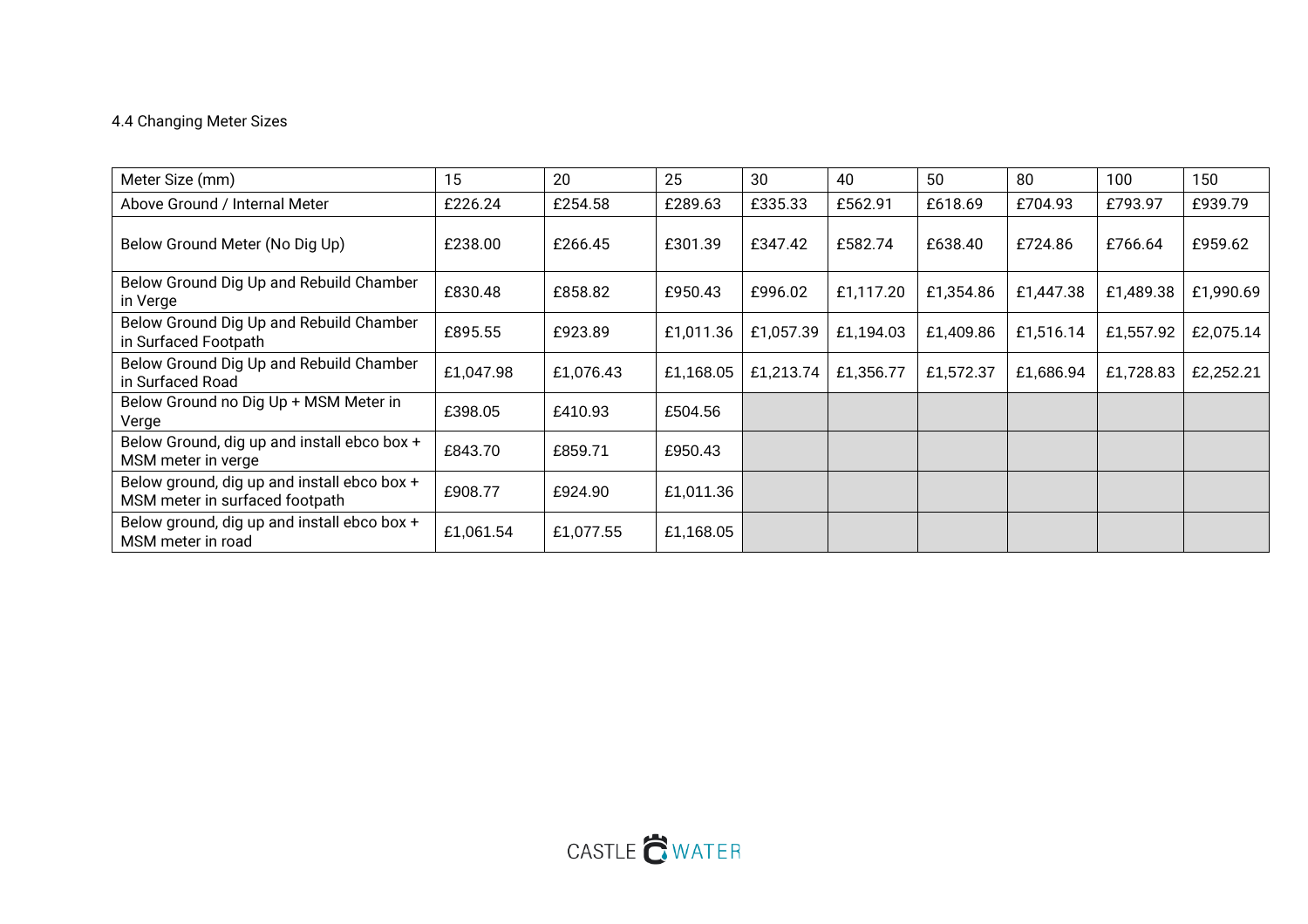### 4.4 Changing Meter Sizes (continued)

| Meter Size (mm)                                                 | 200       | 250       | 300       | 350       | 400        | 450        | 500        |
|-----------------------------------------------------------------|-----------|-----------|-----------|-----------|------------|------------|------------|
| Above Ground / Internal Meter                                   | £1,663.31 | £2,027.09 | £3,137.34 | £4,731.22 | £5,553.63  | £6,640.82  | £8,853.49  |
| Below Ground Meter (No Dig Up)                                  | £1,703.07 | £2,066.85 | £3,529.79 | £5,123.55 | £5,991.55  | £7,078.62  | £9,359.73  |
| Below Ground Dig Up and Rebuild Chamber<br>in Verge             | £2,902.37 | £3,270.29 | £4,778.14 | £8,487.36 | £9,480.13  | £10,567.20 | £12,848.30 |
| Below Ground Dig Up and Rebuild Chamber<br>in Surfaced Footpath | £2,985.47 | £3,349.25 | £4,903.14 | £8,576.18 | £9,568.83  | £10,656.02 | £12,936.90 |
| Below Ground Dig Up and Rebuild Chamber<br>in Surfaced Road     | £3,285.07 | £3,521.95 | £5,154.58 | £9,362.53 | £10,355.07 | £11,567.14 | £13,848.13 |

Charge for Abortive Visit - £92.51

4.5 Replacing or Repairing Damaged Meter

It is your responsibility to make sure that your meter is protected and kept in good condition. If your meter is damaged by frost or by someone other than a representative of Castle Water or Scottish Water, then the charge below will apply for repairing the meter. Wherever possible, we will notify you in advance of these charges.

We may also charge you for the volume of water that we estimate would have passed through the damaged meter during the time that it was damaged.

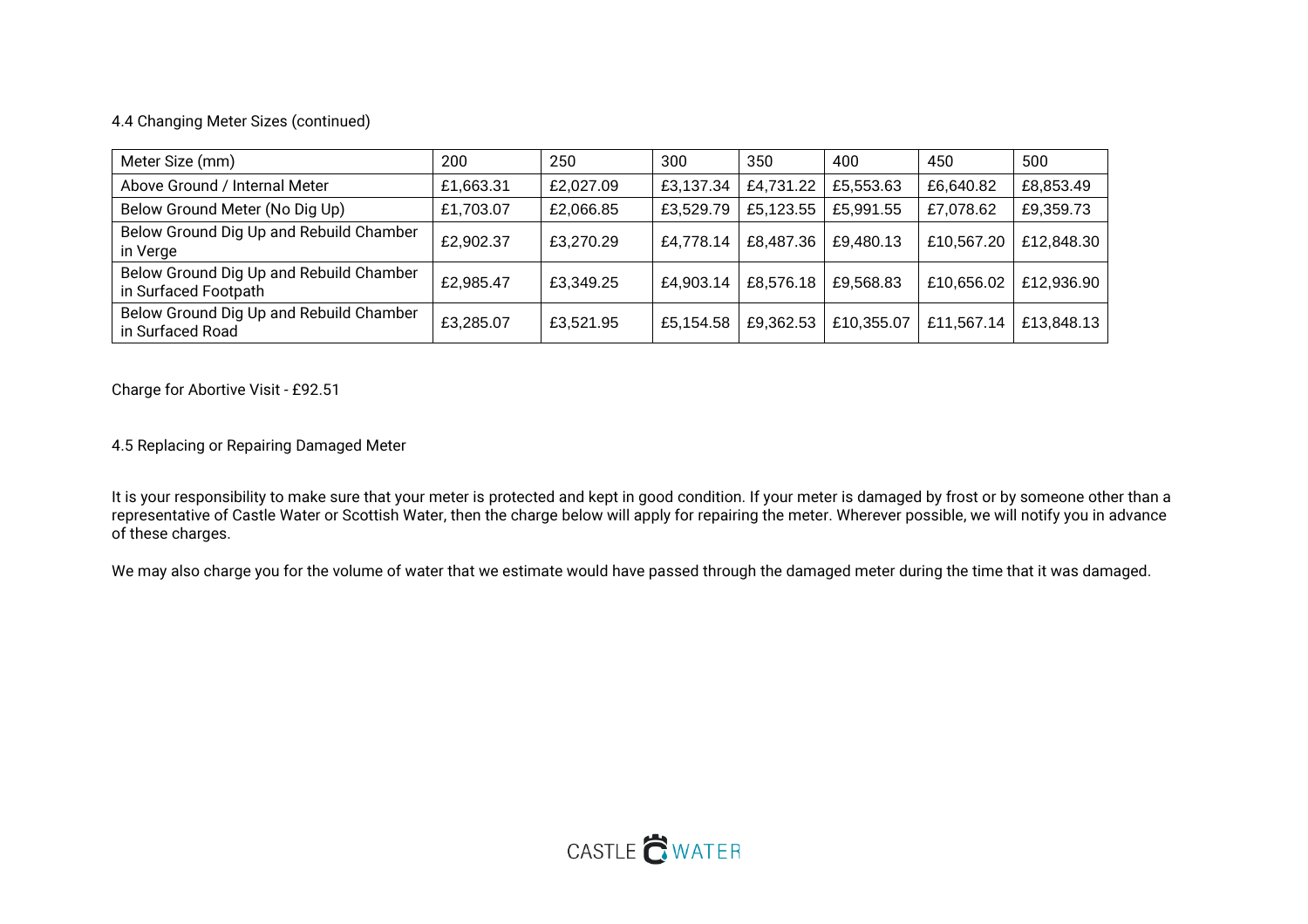| Meter Size (mm)                                                               | 15        | 20        | 25        | 30        | 40        | 50        | 80        | 100       | 150       |
|-------------------------------------------------------------------------------|-----------|-----------|-----------|-----------|-----------|-----------|-----------|-----------|-----------|
| Above Ground / Internal Meter                                                 | £190.29   | £218.74   | £253.79   | £299.71   | £467.60   | £496.50   | £614.99   | £639.41   | £671.55   |
| Below Ground Meter (No Dig Up)                                                | £214.14   | £242.59   | £277.65   | £323.57   | £507.25   | £536.26   | £654.53   | £679.17   | £711.31   |
| Below Ground Dig Up and Rebuild Chamber<br>in Verge                           | £774.82   | £803.26   | £894.77   | £940.58   | £1,017.74 | £1,228.64 | £1,355.20 | £1,379.73 | £1,718.42 |
| Below Ground Dig Up and Rebuild Chamber<br>in Surfaced Footpath               | £843.92   | £872.37   | £959.84   | £1,005.65 | £1,098.50 | £1,287.66 | £1,425.98 | £1,450.40 | £1,806.90 |
| Below Ground Dig Up and Rebuild Chamber<br>in Surfaced Road                   | £992.43   | £1,020.77 | £1,112.38 | £1,158.30 | £1,257.31 | £1,446.48 | £1,594.77 | £1,619.30 | £1,979.71 |
| Below Ground no Dig Up + MSM Meter in<br>Verge                                | £203.73   | £216.61   | £229.94   |           |           |           |           |           |           |
| Below Ground, dig up and install ebco box +<br>MSM meter in verge             | £788.26   | £801.02   | £894.77   |           |           |           |           |           |           |
| Below ground, dig up and install ebco box +<br>MSM meter in surfaced footpath | £857.36   | £870.24   | £959.84   |           |           |           |           |           |           |
| Below ground, dig up and install ebco box +<br>MSM meter in road              | £1,005.87 | £1,018.75 | £1,112.38 |           |           |           |           |           |           |
| Above Ground Replace Helix 4000                                               |           |           |           |           | £296.13   | £303.07   | £369.38   | £396.14   | £422.91   |
| Mechanism<br>Below Ground Replace Helix 4000                                  |           |           |           |           |           |           |           |           |           |
| Mechanism                                                                     |           |           |           |           | £316.06   | £323.01   | £389.20   | £416.08   | £442.74   |

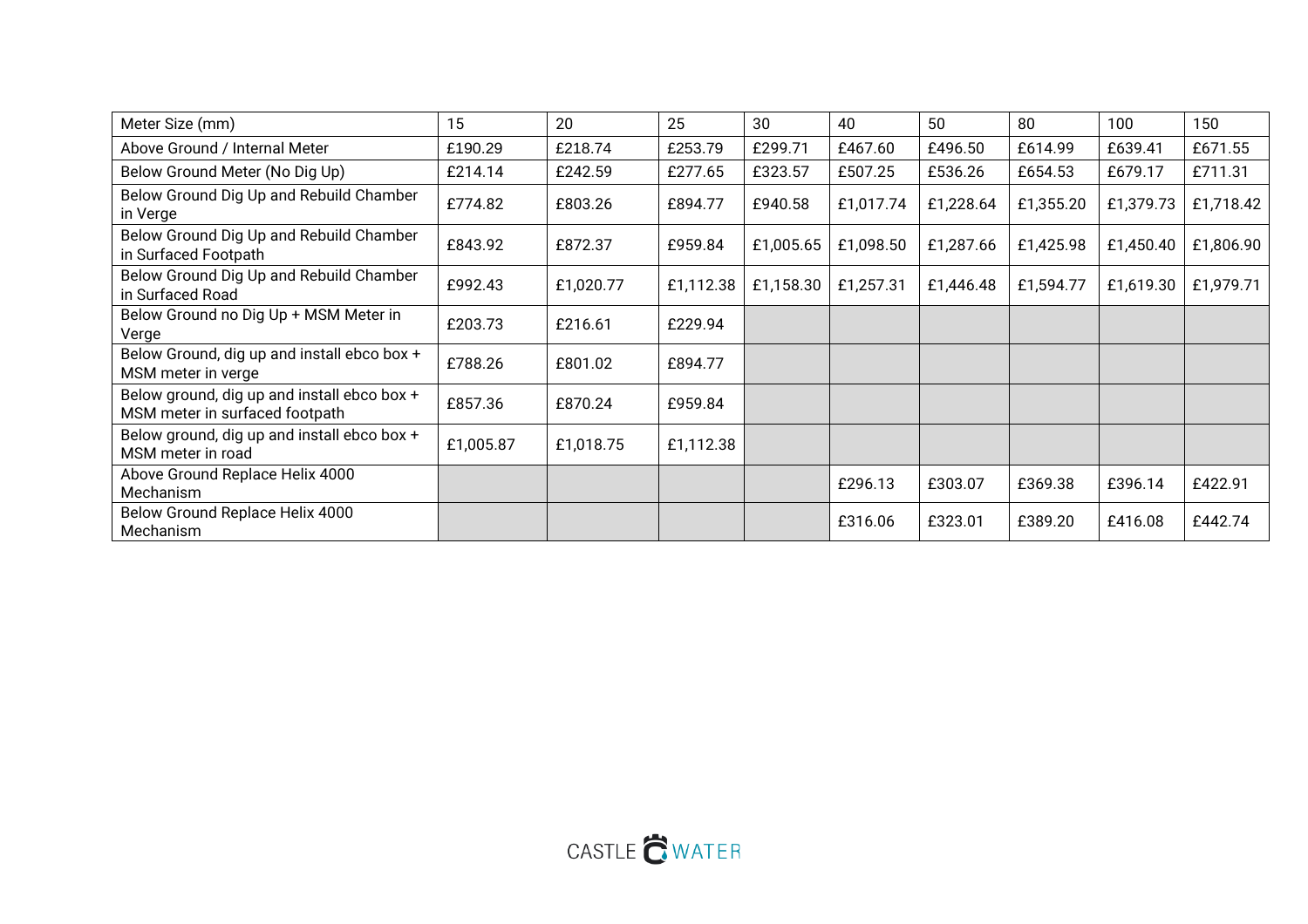| Meter Size (mm)                                                 | 200       | 250       | 300       | 350       | 400       | 450       | 500       | 600       |
|-----------------------------------------------------------------|-----------|-----------|-----------|-----------|-----------|-----------|-----------|-----------|
| Above Ground / Internal Meter                                   | £774.14   | £1,135.23 | £1,329.66 | £1,849.46 | £2,303.73 | £2,590.34 | £3,147.65 | £3,940.05 |
| Below Ground Meter (No Dig Up)                                  | £813.79   | £1,174.88 | £1,369.42 | £2,230.48 | £2,730.22 | £3,016.72 | £3,642.46 | £4,480.34 |
| Below Ground Dig Up and Rebuild Chamber<br>in Verge             | £2,032.91 | £2,398.03 | £2,644.54 | £5,458.54 | £6,250.16 | £6,536.43 | £7,162.29 | £8,000.16 |
| Below Ground Dig Up and Rebuild Chamber<br>in Surfaced Footpath | £2,115.68 | £2,477.10 | £2,671.65 | £5,583.54 | £6,338.86 | £6,625.36 | £7,250.99 | £8,088.98 |
| Below Ground Dig Up and Rebuild Chamber<br>in Surfaced Road     | £2,415.73 | £2,649.92 | £2,983.68 | £5,897.58 | £7,125.22 | £7,536.48 | £8,162.11 | £9,000.21 |
| Above Ground Replace Helix 4000<br>Mechanism                    | £548.69   | £595.39   | £681.63   |           |           |           |           |           |
| Below Ground Replace Helix 4000<br>Mechanism                    | £568.51   | £654.75   | £701.34   |           |           |           |           |           |

Charge for Abortive Visit - £92.51

### 4.6 Meter Accuracy Test

If you believe that your water meter is not registering correctly, then we can arrange for it to be tested by Scottish Water. If the meter is found to be recording your usage accurately (within 5%), you will be charged for the testing, as per below. If it has been recording your usage inaccurately, this will be corrected at no cost to you.

| $\sim$ .<br>Meter<br>' Size<br>(mm) |         | 20      | $\Omega$                  | 30           | ,,<br>rv | 50                    | 80      | 100                                   | $\sim$ $\sim$ $\sim$<br>. .<br>טט ו |
|-------------------------------------|---------|---------|---------------------------|--------------|----------|-----------------------|---------|---------------------------------------|-------------------------------------|
| Meter<br>l est<br>Accuracy          | £312.26 | £348.21 | c 300 30<br><b>LUSS.U</b> | .4492<br>フ・ム | £690.82  | £747.38<br><u>.</u> , | £906.98 | <b>COJ3</b><br>$\sim$ $\sim$<br>.J.UZ | ገ70.94<br>ں. ا                      |

| $\sim$ $\sim$<br>Meter.<br>(mm)<br>Size | 200                              | 250                  | 300                  | 350                | 400                | $1 - 0$<br>45C | 500                          | 600                                     |
|-----------------------------------------|----------------------------------|----------------------|----------------------|--------------------|--------------------|----------------|------------------------------|-----------------------------------------|
| Meter Accuracy<br>I est                 | ,430.80<br><b>01</b><br><u>.</u> | ,791.89<br>$^{\sim}$ | 1986<br>$\sim$<br>יי | F3 188<br>.<br>uu. | $\sim$<br>1.688.05 | £4,133.25      | <b>CA 750</b><br>59.<br>£4,7 | CPA4<br>$\overline{\phantom{a}}$<br>. . |

Charge for Abortive Visit - £92.51

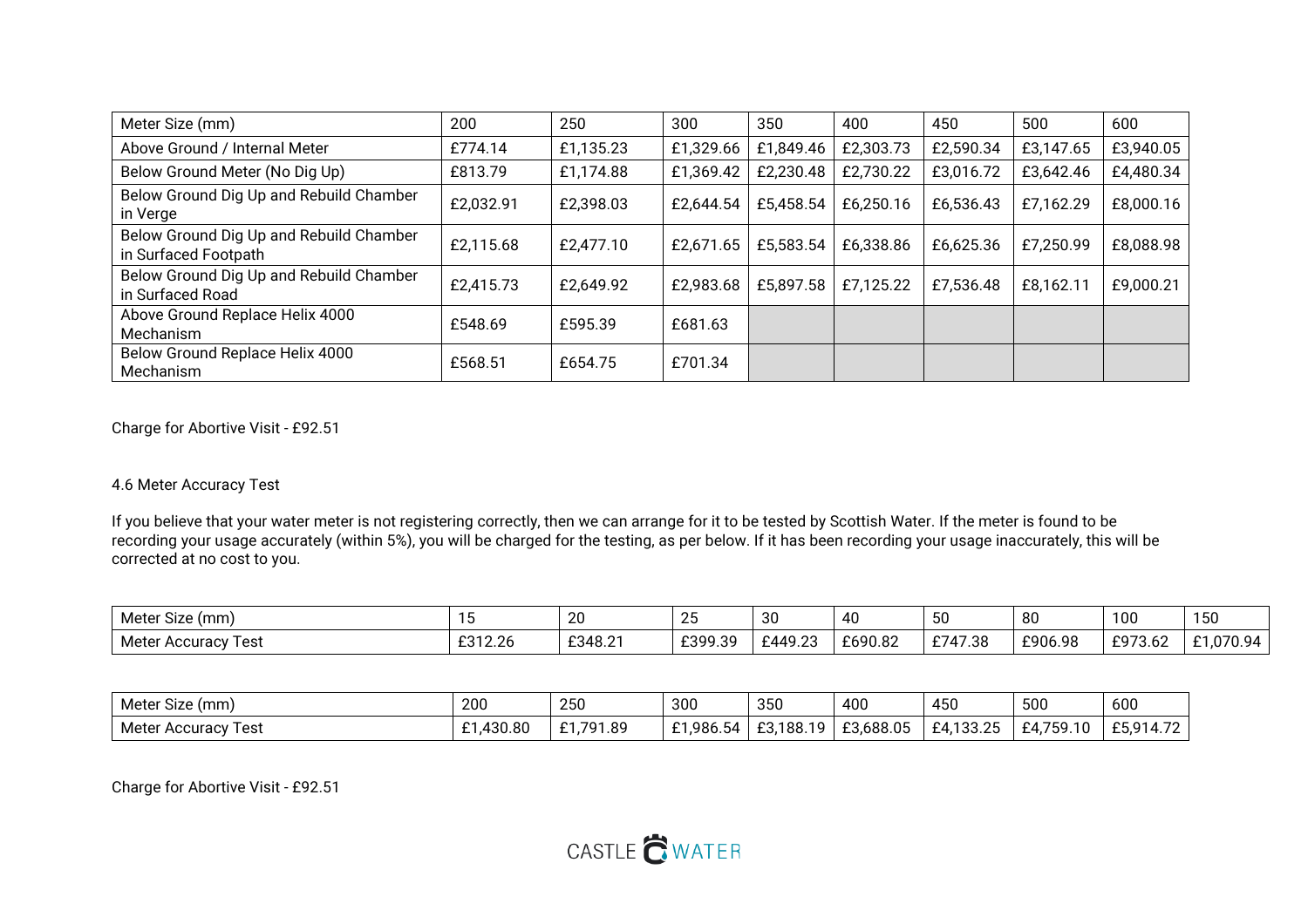### 5 New Connections

Castle Water will process applications for all new connections to the public network for all commercial developments, but Scottish Water will process all non-commercial applications directly.

There is an application fee of £101.36+VAT that applied to all new connection applications. If you decide not to proceed with the connection, this will not be refunded.

There are four main elements to the new connection charge. Any additional costs will be quotes to you in advance of any work being carried out.

- Infrastructure Charge
- Connection Charge
- Inspection Charge
- Building Water

#### 5.1 Infrastructure Charge

For new properties, or properties that have not previously been connected to the network, you will be charged for each connection to the public water mains or sewerage network.

For commercial house developments and self-build houses, the infrastructure charge will be applied by Scottish Water; for non-household developments, the infrastructure charge will be applied by Castle Water as described below.

The infrastructure charge may also apply where a site is redeveloped, resulting in a greater demand for water from the site.

The standard charge applies to each property or sub unit. For example, a development incorporating a block of six offices units will be charged six infrastructure charges.

| Water    | $\neg$<br><sup>.</sup> property or sub unit<br>per   |
|----------|------------------------------------------------------|
| Sewerage | r property or sub unit<br>per<br>$\overline{a}$<br>ື |

This charge is payable in advance of the connection work taking place.

#### 5.2 Connection Charges

If your development includes business or industrial units, then Castle Water can arrange for new communication pipes to be connected to the existing network, or for an inspection to take place to ensure that your own connection work meets all the relevant construction standards. Please note, the communication pipe is the pipe between the public main and the boundary of the road the main is in.

All connections to the public mains and sewerage network must be inspected; however, if your development is entirely domestic, then Scottish Water will provide these services for you directly.

If the communication pipe has a diameter no larger than 32mm, we will charge a fixed sum for the connection. An additional charge applies if a second 'manifold' connection is required, and the work will be carried out at the same time as the first connection.

Scottish Water arranges for the labour and material needed to complete the pipe laying work for the connection to the existing trunk main only. You will be responsible for:

- Arranging all excavation work (or providing suitable ducts, or both)
- Filling in and reinstating the footpath and road
- Providing all materials, including a water toby (external stopcock) or meter chamber

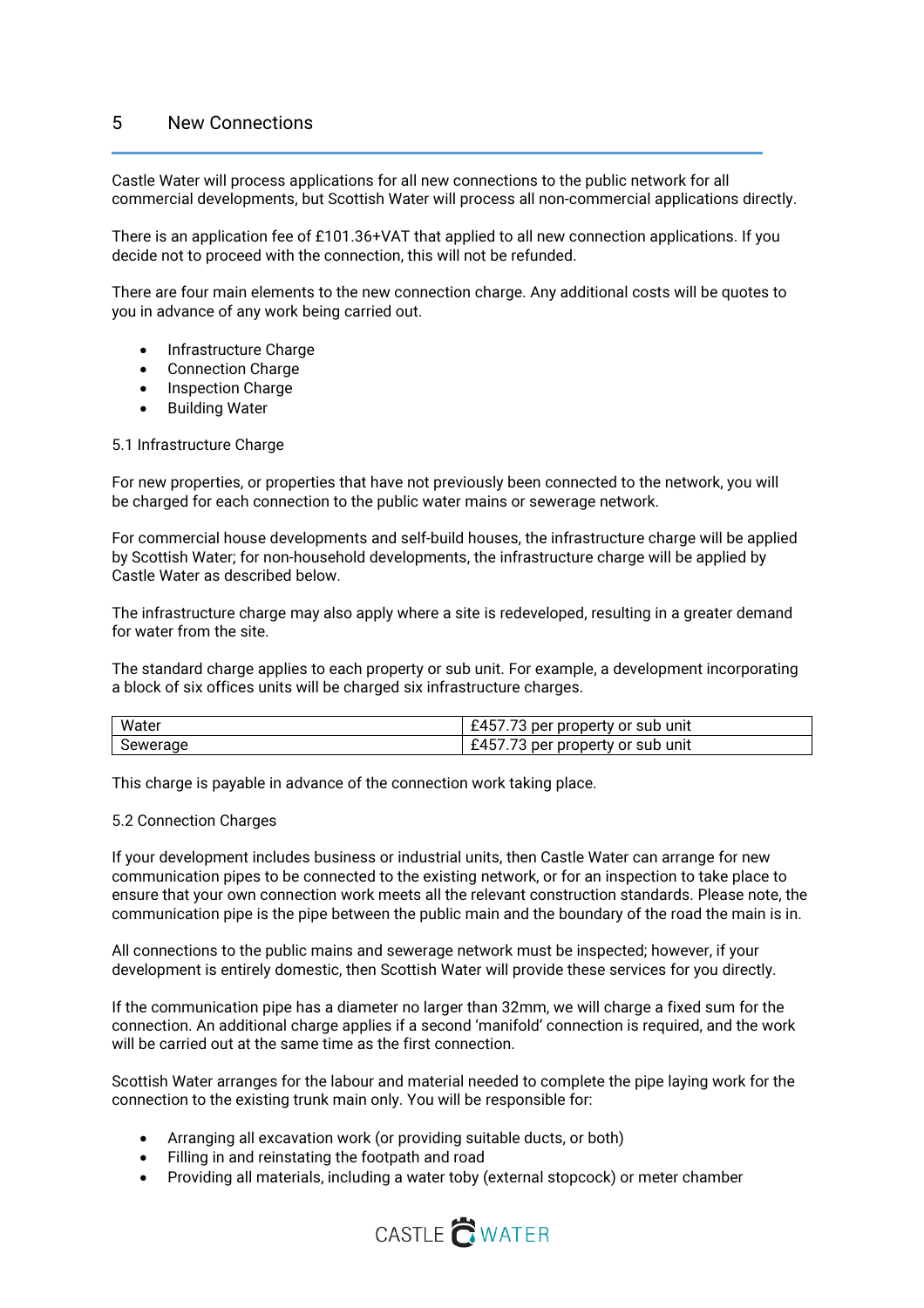If the communication pipe has an outside diameter larger than 32mm, the above still applies, but the charge will reflect the actual cost of the work carried out. You will be asked for an advanced payment based on an estimated cost of the work. If the actual cost is less, we will refund the different; if the actual cost is more, you will be invoiced for the balance.

|                                | Part 2 (non-           | Part 3 (trunk | <b>Abortive Visit Charge</b> |
|--------------------------------|------------------------|---------------|------------------------------|
|                                | trunk main)            | main)         |                              |
| Connection to live water mains | £346.75                | Reasonable    | Based on 1 Hour 15           |
| (32mm outside diameter and     |                        | Costs         | Minutes                      |
| below)                         |                        | Incurred      |                              |
| Connection to live water       | Reasonable             | Reasonable    | Based on 1 Hour 15           |
| mains greater than 32mm        | Costs                  | Costs         | <b>Minutes</b>               |
|                                | Incurred               | Incurred      |                              |
| Sewerage connection            | <b>Based on Actual</b> | Based on 1    | Based on 1 Hour              |
|                                | Cost                   | Hour          | 15 Minutes                   |
|                                |                        | 15 Minutes    |                              |

#### 5.3 Inspection Charges

If you or your contractor have made the water connection to a self-lay main, constructed by agreement with us in accordance with Water for Scotland guidelines, we will charge an inspection fee to approve a water or sewerage connection.

| Activity                     | Charge  | Abortive Visit Charge      |
|------------------------------|---------|----------------------------|
| Inspection Fee (Water)       | £73.81  | Based on 1 Hour 15 Minutes |
| Inspection Fee (Sewerage)    | £73.81  | Based on 1 Hour 15 Minutes |
| Sewer CCTV (Where faults are | £130.14 | N/A                        |
| detected)                    |         |                            |

#### 5.4 Repeat design review charge

All designs for a water connection are subject to review. Where a submission is not to an appropriate standard or is deficient this will be returned for amendment. Repeat design review charges will apply in situations where the resubmitted details are subject to further technical review.

| Type of Review                | Description                    | Charge          |
|-------------------------------|--------------------------------|-----------------|
| <b>Minor Review</b>           | (Other than Corrections) up to | £49.39          |
|                               | 1 hour                         |                 |
| <b>Standard Repeat Design</b> | 1 to 3 hours                   | £148.29         |
| Review                        |                                |                 |
| Major Repeat Design Review    | More than 3 hours              | £74.14 per hour |

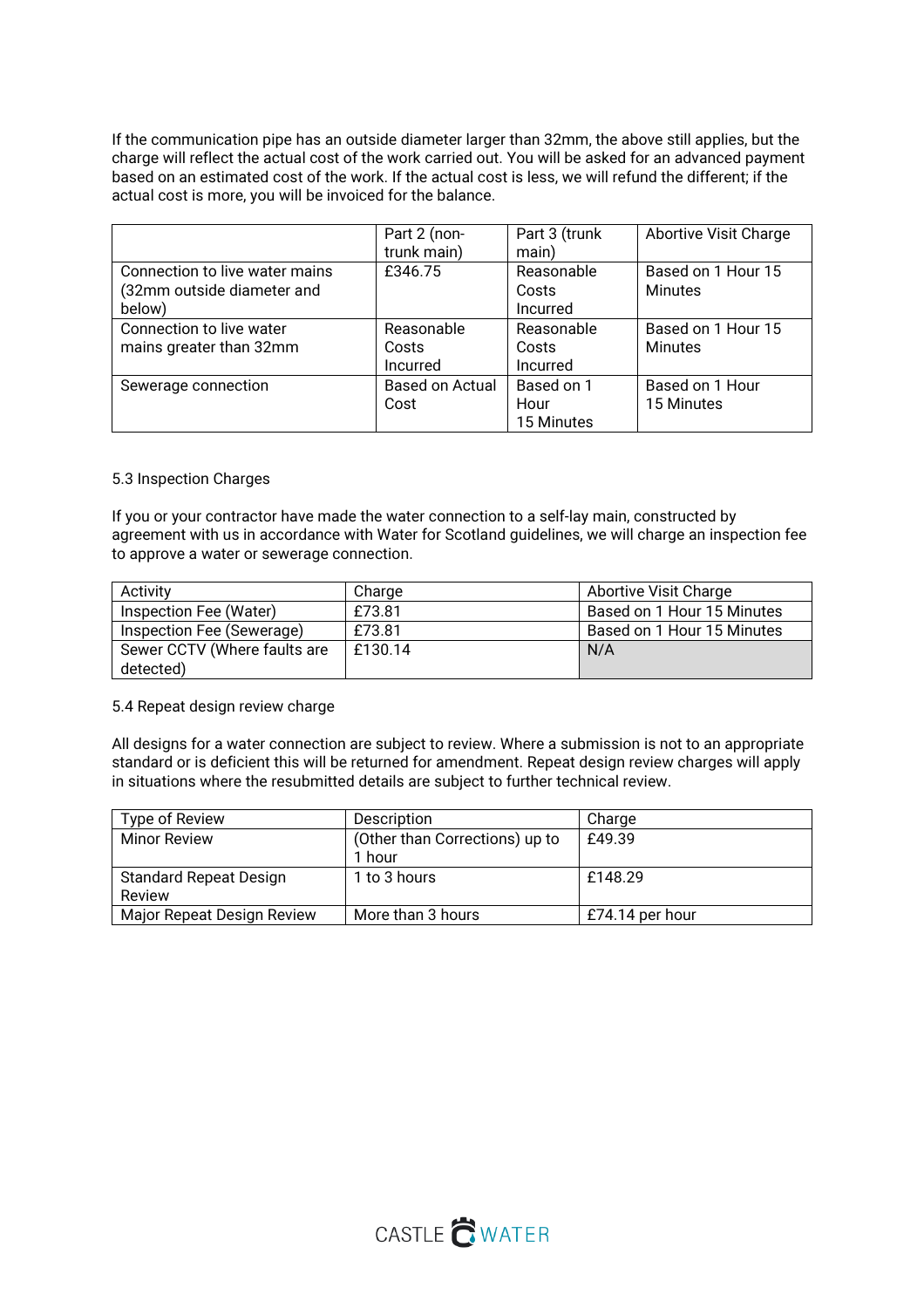### 6 Building Water

All building water requests for non-household developments should be directed to Castle Water and not Scottish Water. Customers requiring water for self-build houses and commercial house developments should contact Scottish Water directly.

The charges will be zero rated for VAT purposes for all business customers, except those whose main business activity is within Divisions 1 to 5 of the 1980 Standard Industrial Classification. Where applicable, VAT will be added at the standard rate to the charges shown below.

#### 6.1 Water for Business and Industrial Developments

For all other commercial building work, we base the charge on two components, where the site is unmetered:

- A percentage of the estimated cost reported in planning permission applications and building warrant approvals. The total estimated cost is the total price of the contract less the value of any pre-mix concrete.
- The actual cost incurred by us for providing and removing the water supply

| <b>Construction Type</b>                           | Charge                                            |
|----------------------------------------------------|---------------------------------------------------|
| (Based on construction costs)                      |                                                   |
| All traditional work with a contract price of up   | 0.3% of the total estimated contract price        |
| to £500,000 (excluding costs of ready-mix          |                                                   |
|                                                    |                                                   |
| concrete)                                          |                                                   |
| All traditional work with a contract price greater | 0.3% of the first £500,000 of the total estimated |
| than £500,000 (excluding costs of ready-mix        | contract price, 0.16% for the rest of the total   |
| concrete)                                          | estimated contract price                          |
|                                                    |                                                   |
| All non-traditional work, modernisation and        | 0.16% of the total estimated contract price       |
| cost, rehabilitation contracts (excluding costs of |                                                   |
| ready-mix concrete)                                |                                                   |
| Additional charge for providing and removing       | Based on actual cost                              |
| the water supply                                   |                                                   |

Where Scottish Water has approved that a metered supply can be used to supply building water for construction activities both fixed and volumetric water charges apply, at standard rates and the cost incurred by us for providing and removing the water supply.

#### 6.2 Site Accommodation Water

Where water and/or waste water supply to site accommodation is un-metered, fixed and volumetric charges will apply in addition to any building water charges. Fixed charges will be based on the 20mm meter annual charge and the number of weeks the supply has been made available. Volumetric charges will be applied using the current metered volumetric charges and an assessment of the volume of water used.

The assessment of the volume of water and waste water used will be calculated using the following formulas:

Water: Number of people using site accommodation x weeks on site x PCC

Waste Water: Number of people using site accommodation x weeks on site x PCC

PCC Per capita consumption for site accommodation charges will be based on the procedure for calculating volume at re-assessed un-metered premised.

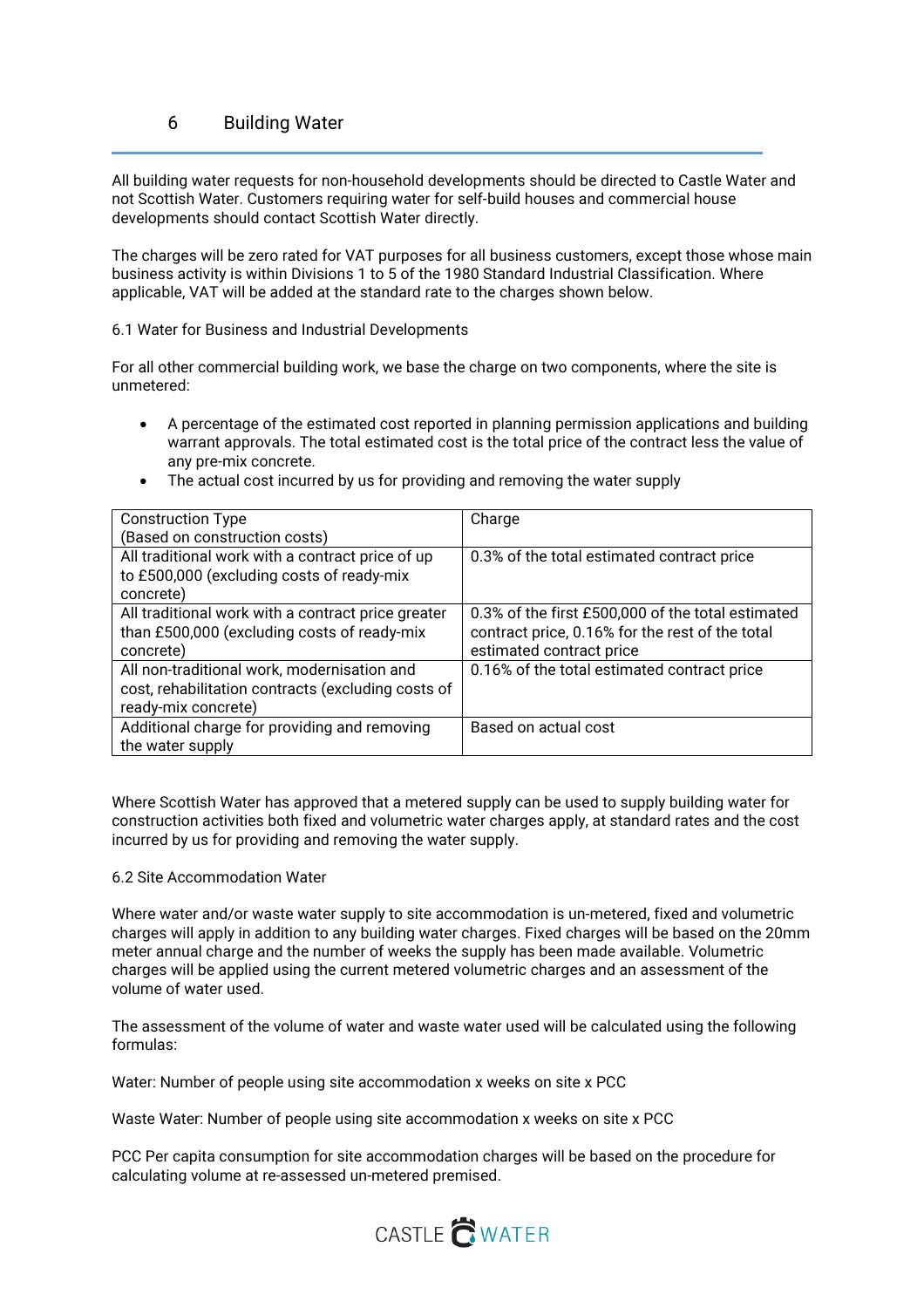| Activity                                                     | Charge                                 |
|--------------------------------------------------------------|----------------------------------------|
| Site accommodation charges: fixed charge per<br>week (water) | £1.49 per week                         |
| Site accommodation charges: fixed charge per<br>week (waste) | £1.08 per week                         |
| Volumetric charges                                           | Same as the current volumetric charges |

## 7 Sampling and Laboratory Services

The charge for sampling and laboratory services is based on actual cost.

### 8 Water Byelaws Inspections or on-site advice

If Scottish Water has found contraventions during a water byelaws inspection, a programme of works and timescale for completion will be agreed with you. If the programme and timescales are not adhered to, resulting in additional inspections by Scottish Water, additional charges will be applied.

| Activity                                    | Charge                       | <b>Abortive Visit</b><br>Charge |
|---------------------------------------------|------------------------------|---------------------------------|
| In hours                                    | £111.22                      | £92.51                          |
| For each hour thereafter in hours           | £74.14                       | N/A                             |
| Out of hours repeat                         | £146.16                      | £121.74                         |
| For each hour thereafter out of hours       | £97.33                       | N/A                             |
| Additional resources (irrespective of time) | Reasonable<br>costs incurred | Based on 1 hour<br>15 minutes   |

## 9 Copies of bills

We will always issue you with regular bills, but we also know that sometimes you need extra copies. If you need an email copy that we've already sent to you, a charge of £2.50+VAT is applicable for each bill you require.

If you need a paper copy of a bill that we've already sent to you, a charge of £5.00+VAT is applicable for each bill you require.

To request a copy invoice, contact our Customer Service Team at customersupport@castlewater.co.uk or on 0330 333 6510.

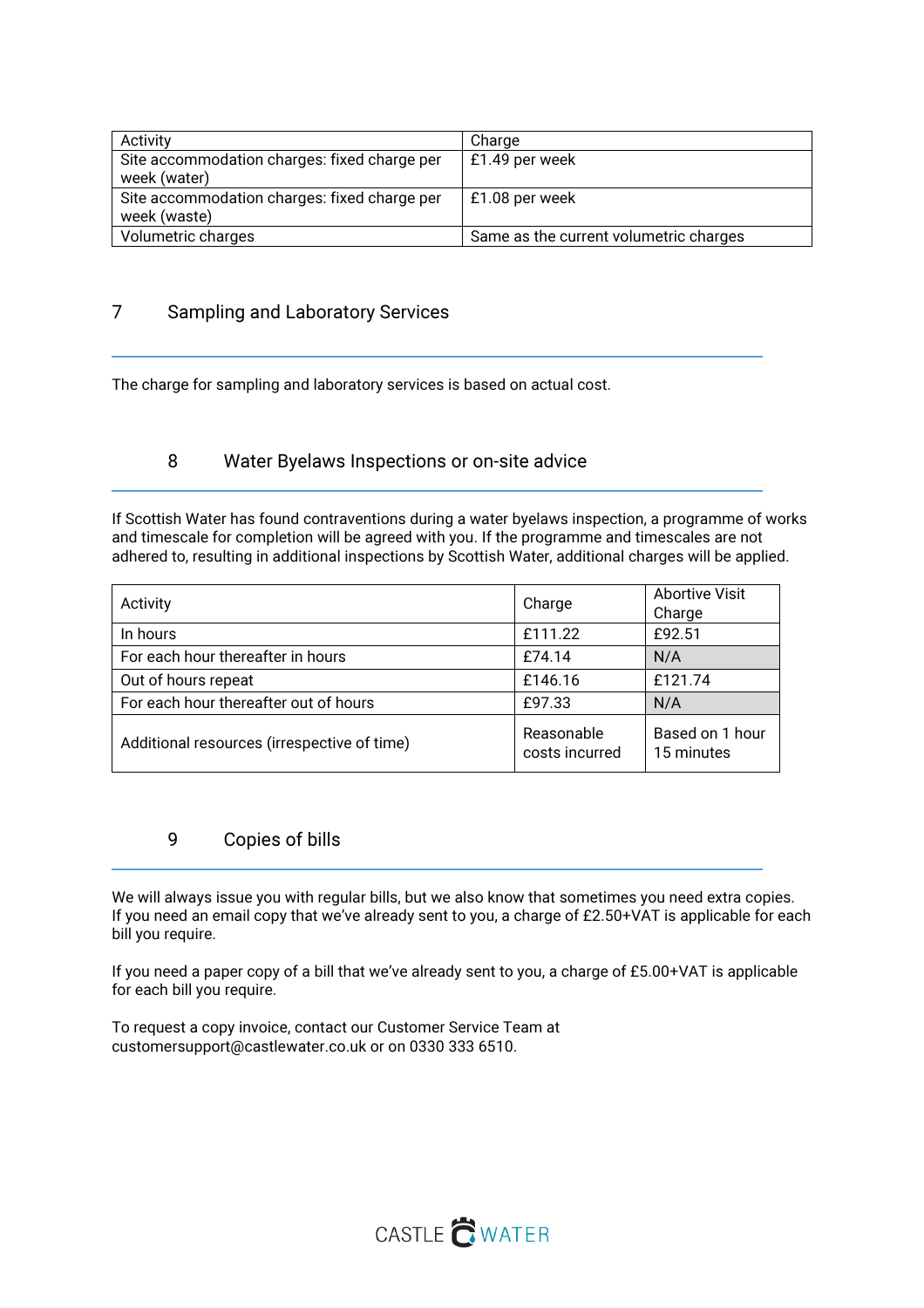## 10 Statement of Account

Castle Water can supply you with a history of your account, like a bank statement. Our statement of account service can summarise the bills, payments, amendments and current balance of your account, and present it to you in one comprehensive document.

The charge for providing a statement of account is £10+VAT for each statement we produce.

## 11 Other Goods and Services

The main services that Castle Water Ltd supplies are stated in this charging statement. Any other services will be provided at reasonable cost and these will be explained to you at the time of request.

| Activity                                   | Charge | <b>Abortive Visit</b><br>Charge |
|--------------------------------------------|--------|---------------------------------|
| Missed Meter Read Penalty Charge           | £40.00 | N/A                             |
| Customer Requested Meter Reader Site Visit | £50.00 | £50.00                          |

## 12 VAT

VAT is not applicable on water charges for all business customers, except those whose main business

activity is within divisions 1 to 5 of the 1980 Standard Industrial Classification (VAT does not apply to any waste water or drainage charges). Full details of the Standard Industrial Classifications can be obtained from HMSO. Where applicable, VAT will be added at the standard rate to the charges shown.

The charges for all other services are also subject to VAT for all customers, regardless or their Standard Industrial Classification.

If you are in any doubt concerning the application of VAT, please contact us.

## 13 Cost of Recovery Charges

If we don't receive payment on time from you, we'll send you reminders to pay. If we still do not receive payment, we will issue a letter stating that we have applied a charge of £75+VAT to cover our costs of recovery. If you continue to fail to pay your bill, a second recovery charge of £100+VAT will be applied to your account and the case will be passed on to our Legal Team. We will inform you in advance if your account is going to incur this charge, but to avoid running the risk of this charge being applied, we recommend that you set up a direct debit. Not only do you receive a discount while on direct debit, but you will be safe in the knowledge that your bills are being taken care of and no collection charges will be applied while your direct debit is active.